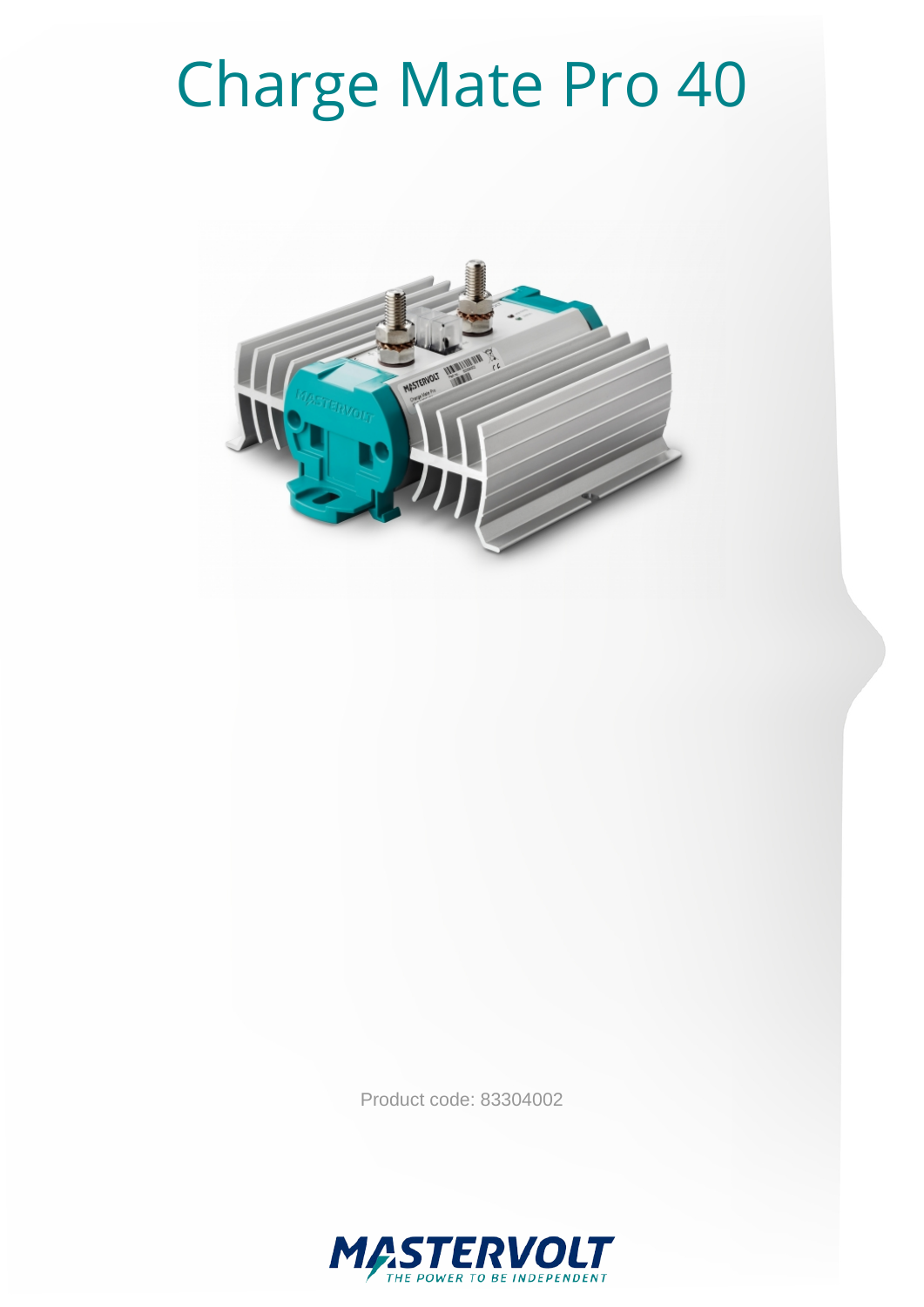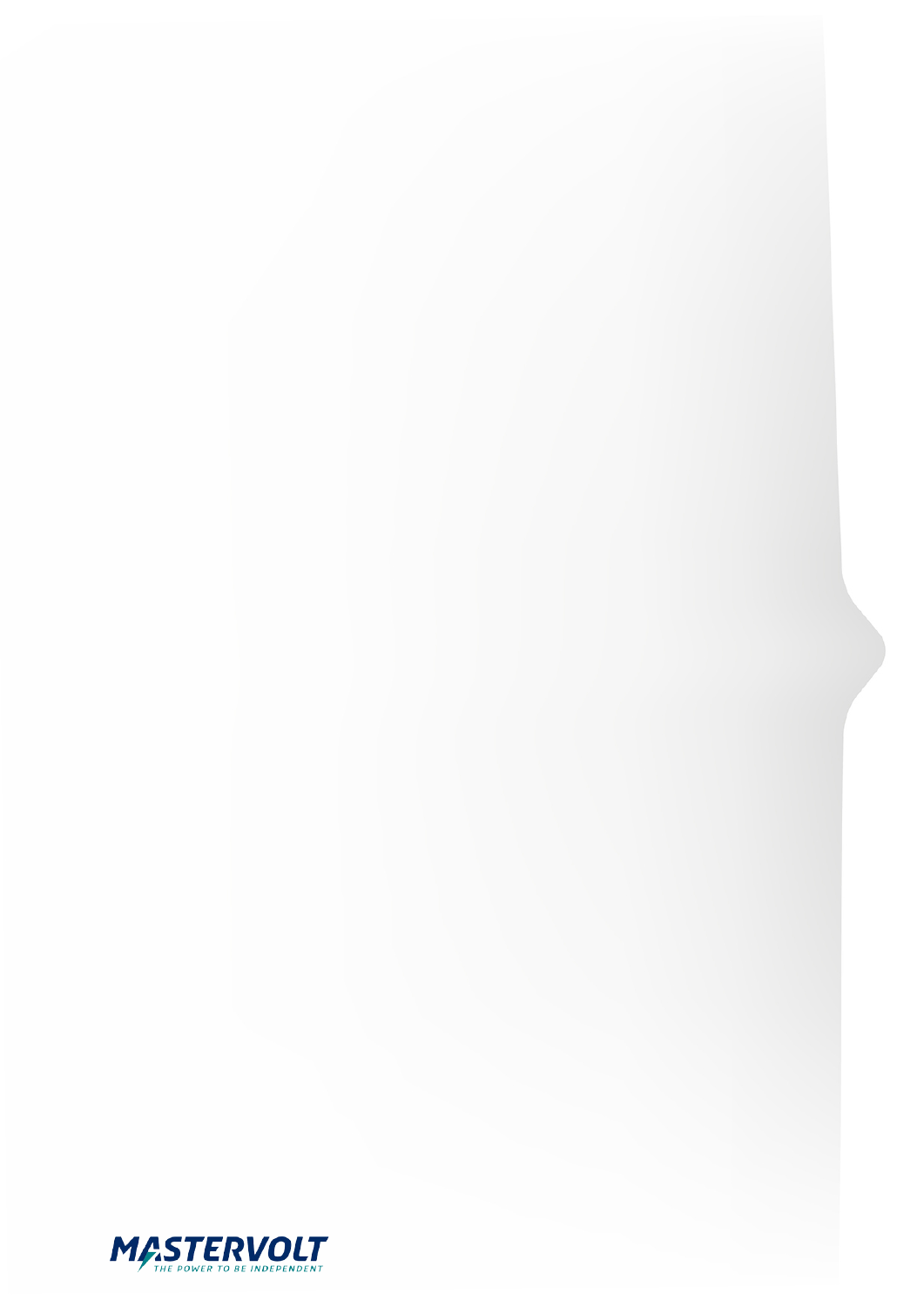## **Current limited electronic charge relay with high efficiency and reverse current**

#### **protection**

A secondary battery on board requires a dedicated charging solution. The Charge Mate Pro makes it possible to distribute the charger or alternator current effectively between two battery banks such as a starter and a service battery. The Charge Mate Pro connects both batteries during charging and keeps them isolated when discharging. This significantly reduces the risk of a flat starter battery for example.

The Charge Mate Pro offers an additional advantage over mechanical charge relays, by limiting the charge current to the second battery. The primary battery, like a starter battery, is therefore charged with priority. The return current is automatically blocked even when the secondary battery has a higher voltage. An emergency start function is possible by connecting an optional bypass switch to the Charge Master Pro.

A marine application example is the connection of a bow thruster battery to a service battery. The Charge Mate Pro ensures that the service battery is always charged with priority. The blocking of the return current from the bow thruster battery guarantees that the bow battery remains charged while the current limiting also prevents power dips of the onboard electrical network.

The Charge Mate Pro series consist of a 40 Amp and a 90 Amp version, both suitable for charger or alternator applications.

Charge Mate Pro: for controlled charging from a single source.

#### **Applications**

Leisure and professional marine and mobile applications. An effective solution for high power demand on board and/or the need of prioritised or current limited charging.

#### **Features**

- · Electronic charge coupling with very low voltage drop.
- · Makes effective dual charging possible.
- · Suitable for all battery types, including Lithium Ion.
- · Charge current secondary battery limited to 40 A.
- · High system reliability by prioritised charging of the main battery.
- · Unidirectional which blocks return current under all circumstances.
- · Prevents power dips of the onboard electrical network.
- · Suitable for all kinds of chargers and alternators.
- · Monitoring with LED status indication.
- · IP65 electronics in a corrosion resistant casing with aluminum heat sinks.
- · Fast and easy installation.